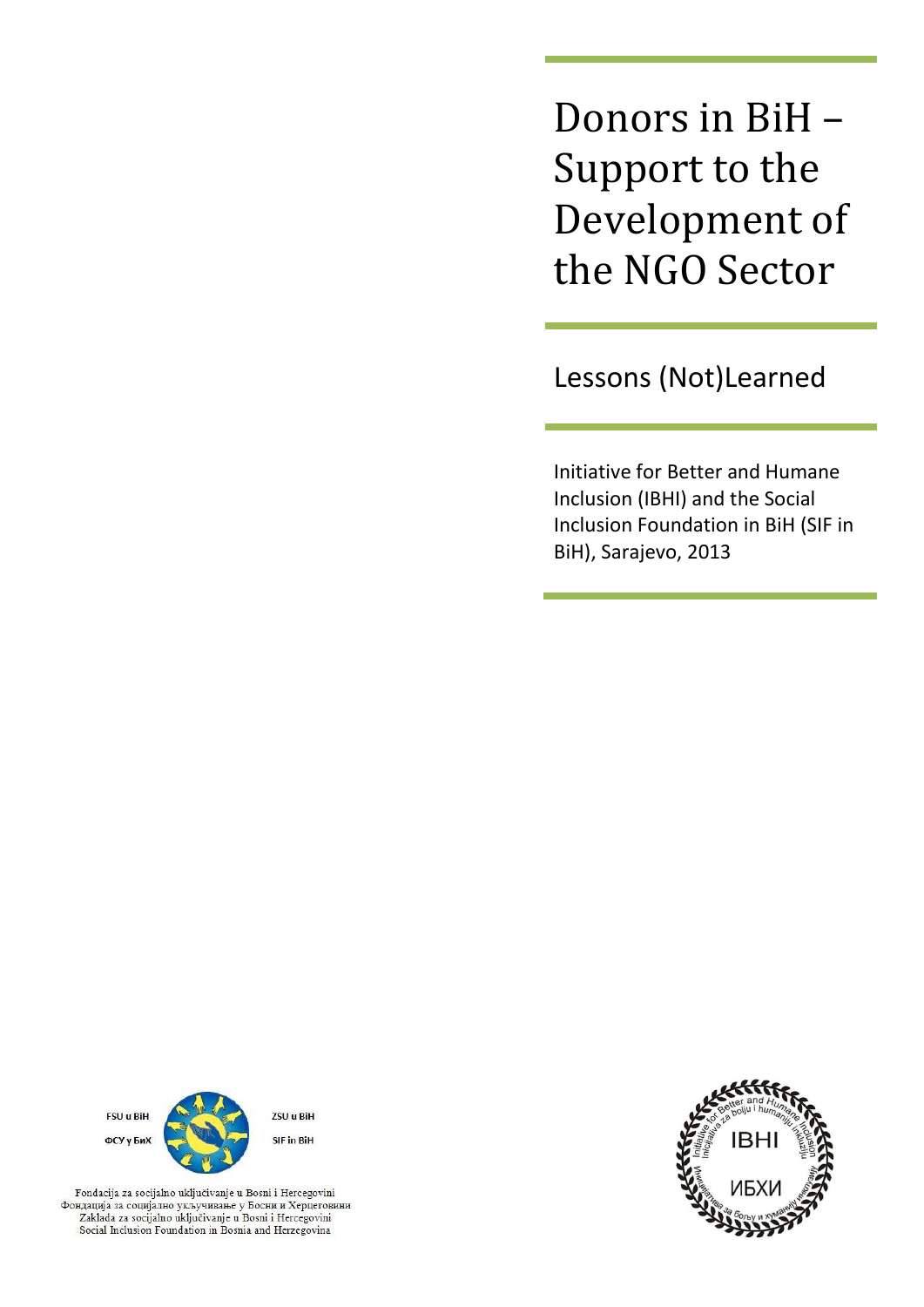#### **Why this analysis?**

-

In the post-war period, according to many estimates, Bosnia and Herzegovina received the most donor aid per capita in history. Despite many problems, this aid enabled the country's economic recovery and relatively normal economic growth up until the global economic crisis.

On the other hand, obtaining basic information on the size of consolidated donor assistance in BiH has proven to be impossible. Before 2000, local governments did not keep even partial records of received aid, and collective information on overall foreign donor assistance did not exist and could not be consolidated.

Over the last ten years, each parliamentary Assembly of BiH formed a commission whose task was to determine the size of foreign assistance, with the aim of identifying local corruption in its implementation. Each attempt failed and, after the initial enthusiasm, the appointed commissions would dissolve. Add to this the fact that, except sporadically,<sup>1</sup> we have not had any serious analysis of foreign donors' policies in BiH or of the implementation of their assistance.

The situation regarding the funding of the NGO sector by foreign donors is very similar, starting from the lack of consolidated information on the size of funding, to observed problems of lack of transparency.

In this document we tried to provide an overview of the international legal framework for donor policies, because lack of transparency and efficiency of donor support have been clearly identified as a world scale problem since 2008. Very little is known about this and there is no noticeable interest of foreign donors to act accordingly.

### **Efficient and transparent utilisation of donor funds – International legal framework**

Foreign international assistance is meant to facilitate economic progress of developing countries, post-conflict recovery and reconstruction countries and countries affected by natural disasters. The question which inevitably follows overall donor interventions in developing countries is how to ensure foreign aid efficiency? One of the dominant questions arising in the current agenda for reforming the international assistance model is how can accountability of development agencies towards their constituents on the one hand, and governments of countries receiving donor assistance and civil society organisations on the other, be increased?

Reform of the international aid system was initiated because of some key defects which reflected negatively on the targeting of international aid and disabled harmonised activities of donor agencies. The transparency monitoring report *"Not Available! Not Accessible!"*, prepared by AccessInfo organisation, identified low level of availability and accessibility of information as the main downsides. A lot of information is not published or presented in enough detail. Information on budgets, contracts, consultations and anti-corruption mechanisms are especially hard to find. Although some agencies, such as DFID UK, provide a lot of good quality information, the research found that most agencies demonstrate an alarming lack of information. Consequently, agencies in Great Britain scored 90 points out of the maximum 132 points, whereas Norway scored only 40.

Being aware of the importance and necessity of adhering to the principles of transparency and accountability in regard to aid allocation, some international agencies started imposing additional criteria and intensified monitoring methods of implementation of allocated funds. Demands for increased monitoring of implementation of donor funds have also been coming from non-governmental organisations (NGOs) which increasingly demand a more transparent process of allocating donations with the aim of reducing the possibility of manipulations and promoting specific interests of both donor countries as well as of recipients in this area of international cooperation. Apart from non-governmental stakeholders, a significant number of governments of donor countries and multilateral organisations also took part in intensive promotion and advocacy of transparency of international aid. There is a whole range of international organisations and forums which recognize, support and demand transparency and mutual accountability as the basis for the effectiveness of aid implementation – the Paris Declaration, Busan Declaration, OECD, UNDP, European Union, The International Aid Transparency Initiative (IATI), PublishWhatYouFund and others.

<sup>&</sup>lt;sup>1</sup> We can name two: OSF BiH group of authors (ed. Papić, Ž. Authors: Bojičić-Dželilović, V. Čaušević, F. Kušljugić, M. Mijović, Lj. Pajić, Z. Papić, Ž. Sali-Terzić, S. Stojanov, D. Stubbs, P. Udovičić, Z.) International Support Policies to South-East European Countries: Lessons (Not)Learned in B-H, Sarajevo: Müller, 2001. and Papić, Ž. Ninković, R. Čar, O. Integrity in Reconstruction – Corruption, Effectiveness and Sustainability on Post-War Countries, Sarajevo: IBHI, 2007.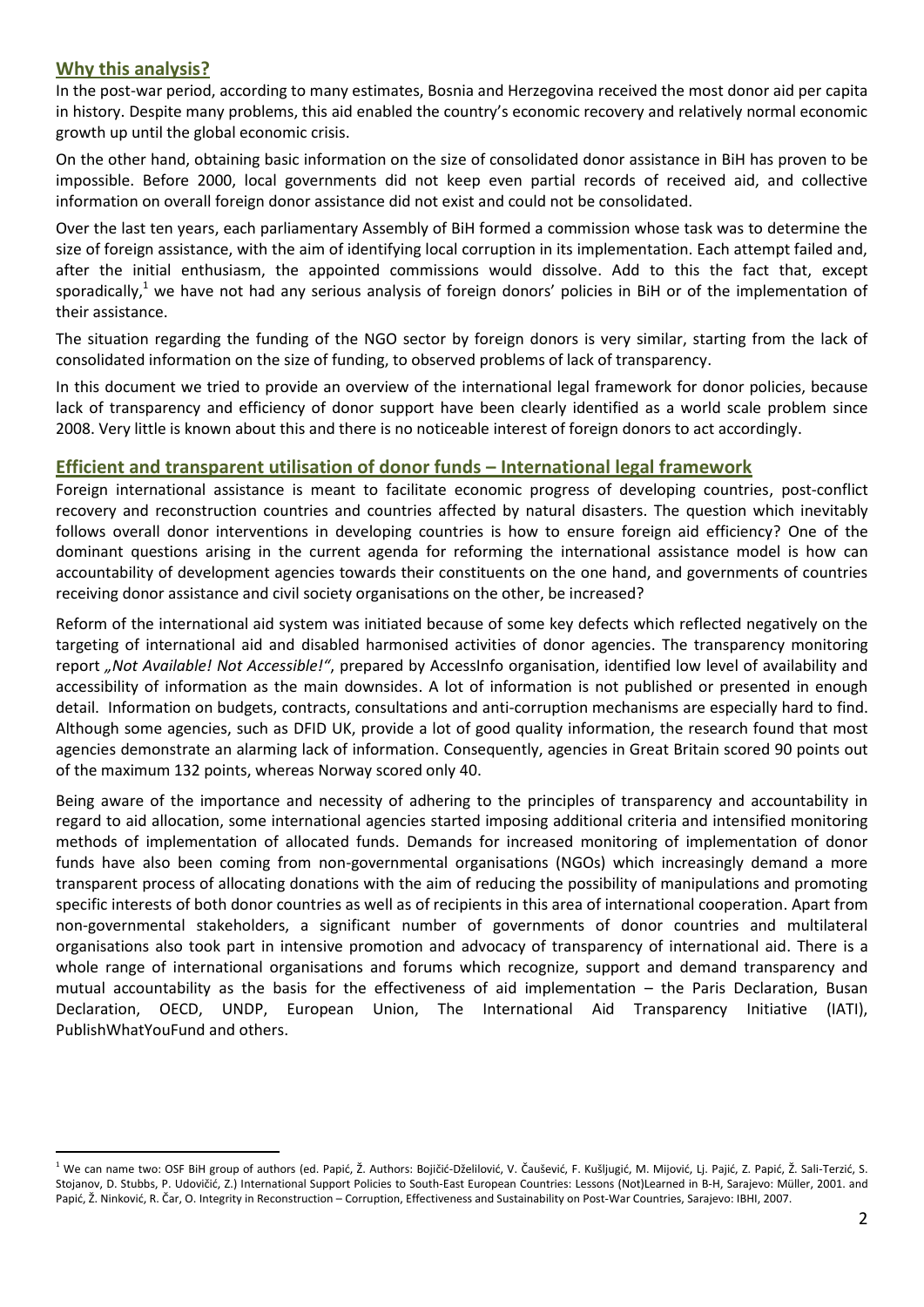One of the most important steps in this direction was the founding of the International Aid Transparency Initiative, IATI, in 2008 with the aim of promoting aid transparency at all levels and in all segments of the allocation process. IATI brings together donor countries, governments of developing countries, non-governmental organisations and experts for exchanging information on allocated aid, and it should be noted that their membership in this Initiative is voluntary.

The NGO *Publish What You Fund* made an even more important step in this regard by clearly defining the problems and main stakeholders in the chain of allocation and implementation of international support:

 **Governments of donor countries** do not know how much aid is allocated or planned by other donors, which leads to duplicating interventions in some areas alongside insufficient funds in other. Without donor support transparency, coordination between donors cannot be achieved and the maximum influence with their limited funds cannot be realised;

*IATI tries to make information on the implementation of donor aid easier to find, use and compare. Those who are involved or interested in the aid programme will be able to keep better track of what aid is being used for and the end results. This is very helpful both to tax payers in donor countries and developing countries using this aid. Enhancing aid transparency will also enable governments of developing countries to manage aid funds more efficiently, meaning that all funds will be used to the maximum for mitigation of poverty and underdevelopment.*

- **Governments of recipient countries** have difficulties accessing information about how much funding is invested into their country or where and how it is spent. Recipient countries must have more information in order to increase the effectiveness of funds allocated for support and join them with local funds. If donors do not publish their plans for funds allocation, that reduces the possibility of the recipient to plan long-term, comprehensive projects which, in turn, limits and slows down development;
- **Civil society,** including non-governmental organisations, employers and citizens, have the right to know how much international support is coming into the country and what it is being spent on. More and better quality information on international support provide an additional incentive to increase aid effectiveness and provide feedback to tax payers about what their money is spent on.

*Publish What You Fund state that: "The four pillars of transparent aid allocation are to ensuring data is published in a manner that is 1) timely; 2) comprehensive; 3) accessible and 4) comparable"*

The organisation *Publish What You Fund* has made a large leap forward in this sense by publishing the first Aid Transparency Index in 2010, through which they tried to establish different measurement indicators for measuring transparency of bilateral and multilateral donors. According to the Aid Transparency Index 2012, certain progress has been made in comparison to 2010 in regard to aid transparency, but it is not enough. For the 2012 Index, 72 organisations were selected, including bilateral and multilateral agencies, humanitarian agencies, development financial

institutions and private foundations. Only two organisations were ranked as "good": UK DFID and the World Bank, whereas, for example, USAID, European Investment Bank (EIB), European Bank for Construction and Development (EBRD), Norway, Czech Republic, Germany (GIZ), Austria, Switzerland, UK FCO, European Commission – Enlargement were all ranked "moderate" or "poor". Although the estimate and ranking were performed on a worldwide scale, it is important to note that some of these organisations are among the long-term and main donors in Bosnia and Herzegovina.

The average score for 72 donors in the Donor Transparency Index, on the scale of 1 - 100 points, is 41 points for activities worldwide. Comparisons with the situation in BiH, especially regarding NGOs, are very interesting. According to the Transparency International study "National Integrity System Assessment BiH 2013", the civil society in BiH received 46 points (on the scale 1 - 100). Although this data is not directly comparable, it is still interesting to note that the average transparency/integrity of CSOs in BiH is larger than the average of 72 international donors. From the aforementioned study it is also important that the overall score of international organisations (apart from a few largest donors, this includes OSCE, OHR, ECK, EUPM, etc.) was 70 points (on the scale 1 - 100). Due to different samples, direct comparisons with previous results is not possible here either, but it is interesting that scores of international organisations by specific aspects of their activities are significantly lower: transparency practices 50; integrity mechanism 50; dedication to the fight against corruption 50; etc.

Possibly one of the most important documents regarding efficient and transparent implementation of international support is the Paris Declaration from March of 2005, which states that far-reaching measures will be undertaken in order to reform the ways in which international support is allocated and managed. The Declaration states that the volume and other sources of development must be increased in order to realise the Millennium Development Goals,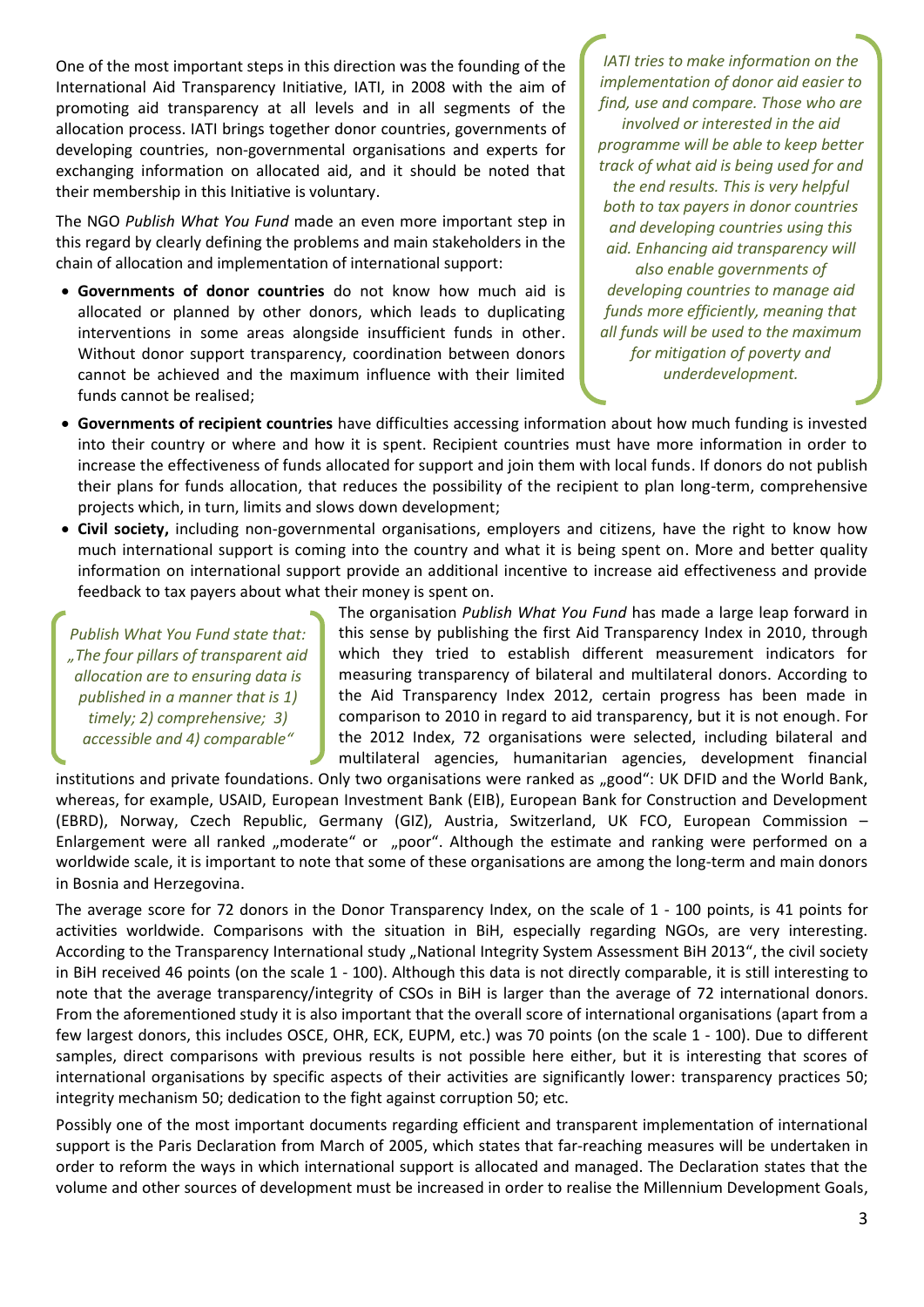but also that effectiveness must be increased so that partner countries would strengthen their management and improve developmental indicators. Signatories of the Declaration are bound to intensify their efforts to provide developmental support by rationalising the fragmentation of donor activities at the state level, as well as by sectors. Some of the main conclusions and obligations of the Declaration are that international support policies must be adapted to various situations and needs of individual countries; that indicators, deadlines and objectives must be specified and that implementation must be controlled and evaluated. On their part, donors especially committed to harmonising their actions with strategies of partner countries, joint harmonising of their activities, simplifying procedures and promoting local ownership.

The Paris Declaration also highlights the role of CSOs and NGOs in regard to the effective use of aid and defined them as independent development stakeholders whose activities are complementary to the activities of the governmental or private sector and emphasizes the benefits of enabling CSOs and NGOs to realise their full potential in contributing to development. In the Paris Declaration, CSOs are explicitly called upon to declare how they can apply the principles of the declaration on foreign aid effectiveness from the perspective of CSOs.

*The Paris Declaration states that "The capacity to plan, manage, implement, and account for results of policies and programmes, is critical for achieving development objectives – from analysis and dialogue through implementation, monitoring and evaluation. Capacity development is the responsibility of partner countries with donors playing a support role. It needs not only to be based on sound technical analysis, but also to be responsive to the broader social, political and economic environment, including the need to strengthen human resources."*

The "Busan Partnership for Effective Development Cooperation" from December, 2011 confirmed the conclusions of the Paris Declaration, emphasizing that a new and more inclusive development agenda needs to be created, in which different stakeholders will participate based on joint objective, principles and commitments – first and foremost, the civil society and the private sector. The role of civil society is defined as vital in enabling people to realise their rights, in promoting the rights-based approach, shaping development policies and partnerships and monitoring their implementation. Another issue which is addressed in detail in the Busan Conclusions is suppression of corruption and illegal money flows which, at the global level, inflict enormous damage and divert funds intended for development, impair the quality of management structures and impose a threat to the general safety of people. The "Busan partnership" assigns the responsibility for the realisation of stated obligations and respect of provided principles equally to donor countries and partner countries.

In the European Union context, transparency and accountability are the main components for effectiveness of aid implementation. The operational framework for aid implementation effectiveness of the European Union Council from January, 2011 states that for monitoring donor aid effectiveness it is necessary to: avoid duplication or multiplication of data, apply an inclusive approach, ensure reciprocation i.e. for information to be delivered by both donors and partners, ensure data comparability and provide regular reporting and evaluations.

As shown in this brief overview, over the last few years there have been significant improvements and turning points in the international sphere when it comes to international support policies. Whether any efforts are invested in the resolution and enhancement of these issues in Bosnia and Herzegovina, we will try to answer in the rest of the analysis.

### **Where is BiH? – Donor overview in BiH**

Bosnia and Herzegovina is one of the countries which receive substantial international support. According to data from the *Donor Mapping Report 2010-2011,* published by the BiH Ministry of Finance and Treasury, donor agencies, members of the Donor Coordination Forum (DCF) have donated 680.33 million EUR for BiH in 2010, whereas, by July of 2011, they donated 349.69 million EUR. Out of the 1,030.02 million EUR donated in 2010 and 2011, 304.93 million EUR was allocated through grants and a 725.09 million EUR through credits. Compared to 2009, the total amounts of official developmental aid in 2010 increased by 60.83 million EUR. Grants dropped by 26.21 million EUR, whereas amounts of credits increased by 87.04 million EUR. The largest percentage of international support was allocated to sectors of economic development and social protection (45%) and the infrastructure sector (35%), which are followed by the sector of management and sector of institutional development (6%), the conflict prevention and resolution, peace and security sector (5%), and the sector of agriculture and forestry (3%).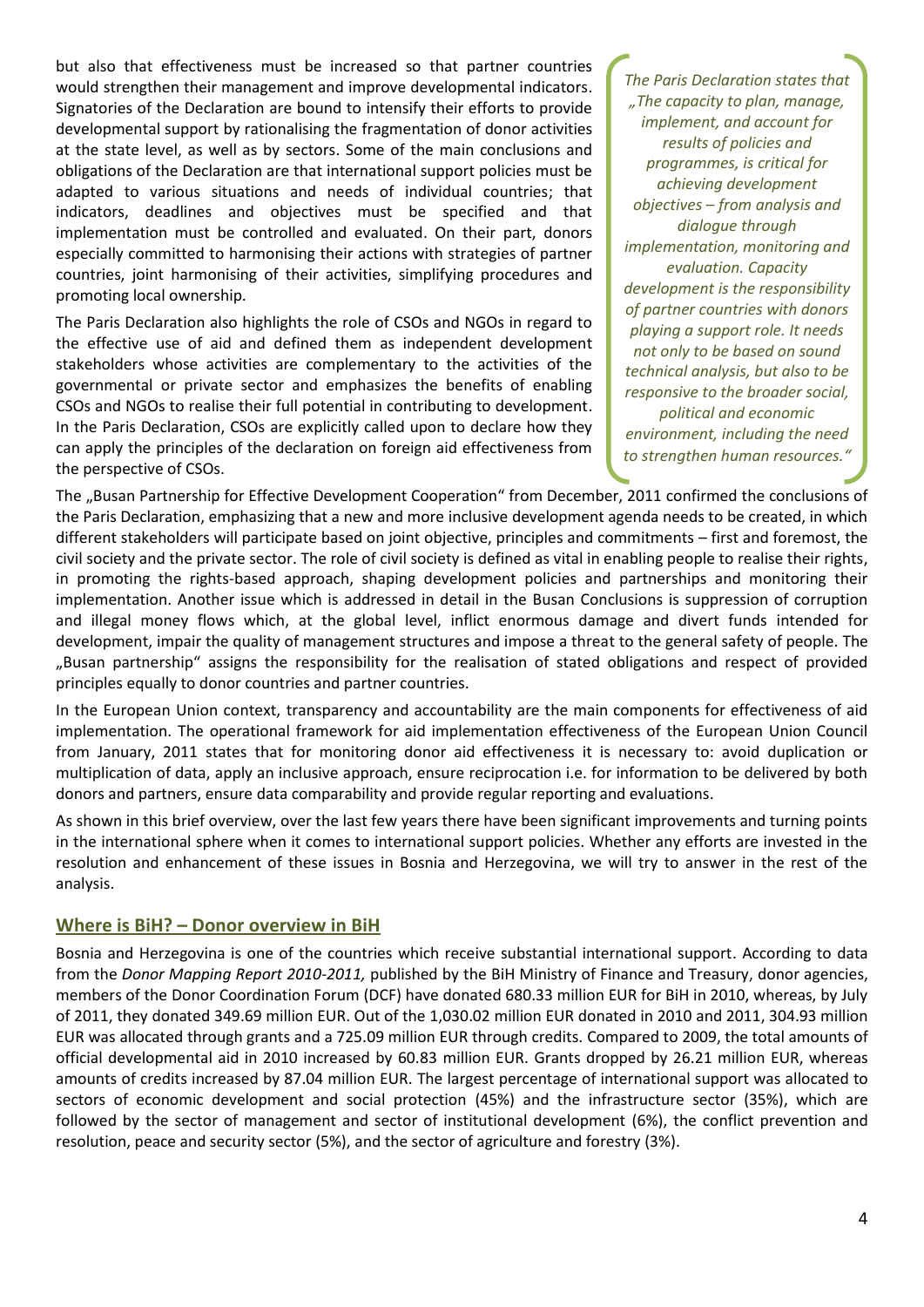*It is interesting to note that the Donor Mapping Report 2010-2011 states that the report provides information on activities and funds allocations of 20 donors – DCF members. It is emphasized that "The information and statistics presented in this report are based on the financial data entered into the DCF database, as well as the responses of individual donor agencies and a number of relevant domestic institutions. Although data has been verified by international and local stakeholders, there is still the possibility of errors. The same applies to the information provided in the narrative of the report."*

The largest and most significant bilateral donors active in BiH are: USA, Germany, Switzerland, Netherlands, Norway, Sweden and Italy, whereas the largest multilateral agencies are the EU, UNDP, World Bank and the European Investment Bank (EIB) European Bank for Reconstruction and Development (EBRD). Gradual decrease of funds is the trend which has been observed since 2006 in the allocation of international support for BiH. Apart from that, some of the bilateral donors which have provided direct support earlier, such as the United Kingdom, Netherlands, Spain, Austria and Italy, now provide support indirectly through multilateral agencies.

Although necessity of coordination, monitoring, transparency and efficiency of implementation of international support in BiH has been emphasized since 2000, serious progress occurred only in 2005, when the Donor Coordination Forum was founded. The second step forward was the founding of the Sector for Coordination of International Economic Aid (SCIA) by the Ministry of Finance and Treasury in 2008, which is in charge of coordinating international aid, excluding the aid of the European Union.

Furthermore, in 2009 the BiH Council of Ministers officially adopted the Paris Declaration on Aid Effectiveness, thus binding the governments of Bosnia and Herzegovina to fulfil 56 partner obligations in five main areas covered by the Declaration: ownership of local institutions, alignment of objectives, harmonisation, managing for results and mutual accountability. BiH has been officially added to the list of countries signatories of the Paris Declaration in 2010.

It is both contradictory and surprising that the state and all donors present in BiH have signed the leading documents and declarations pertaining to efficient and transparent implementation of international support, and that, at the same time, very little is being done on the concrete implementation of their provisions. The founding of the Donor Coordination Forum is certainly a praiseworthy initiative and an example which should be followed by all donors which are active in BiH. However, the efforts of the members of the Forum must be questioned when the number of 20 Forum members is compared to the number of 209 donors active in BiH according to the Donor Directory from January, 2012. It is certainly reasonable to question how resources of these donors are allocated, and how to monitor, evaluate and coordinate their use?

According to the OECD-a report *Aid Effectiveness 2005–10: Progress in implementing the Paris Declaration* from 2011, it is clearly stated that a lot more effort needs to be invested both by BiH institutions and donors in

*The Donor Coordination Forum was founded in 2005 by 17 donor agencies and financial institutions as a semi-formal platform for information exchange. In time, DCF developed into a coordination mechanism which attempts to promote donor aid efficiency and accountability of institutions of the host state. After the initial 17 members, the DCF now has 20 members which actively contribute to the reform process in BiH.*

order to ensure better quality implementation of the Paris Declaration in the country. According to data from 2010, when BiH participated for the first time in the survey for the report, BiH fulfilled only two out of ten indicators with corresponding targets – harmonisation indicator on strengthening capacity by coordinated support and aid. Progress was also made in regard to the tasks on results management, and the targets of other indicators (ownership, mutual accountability, two for cooperation and all three for harmonisation) were not fulfilled.

The Paris Declaration emphasizes that aid effectiveness is increased when donors use a mutual framework and coordinate the management and delivery of support. Partner countries have the obligation of defining clear programmes and strategies which are adapted to the needs and priorities of a country, as well as to set up a budget framework which will cover both local and external sources of funding and aid. Donors are responsible for undertaking measures and steps in order to utilise local systems for preparing their programmes and their implementation, financial management, monitoring and evaluation. Although programme-based aid allocation (*programme-based approach*) is emphasized in the Paris Declaration, only 35% of aid in BiH in 2010 was programmebased, which is significantly less than the set target of 66%. Only six donors allocate aid in this way, out of which funds 88% is allocated by the World Bank as budget support.

The target set by OECD is that 40% of donor missions in the field are realised jointly. However, according to the OECD Report, out of 131 donor missions in BiH (here we can see how data on the exact number of donors in BiH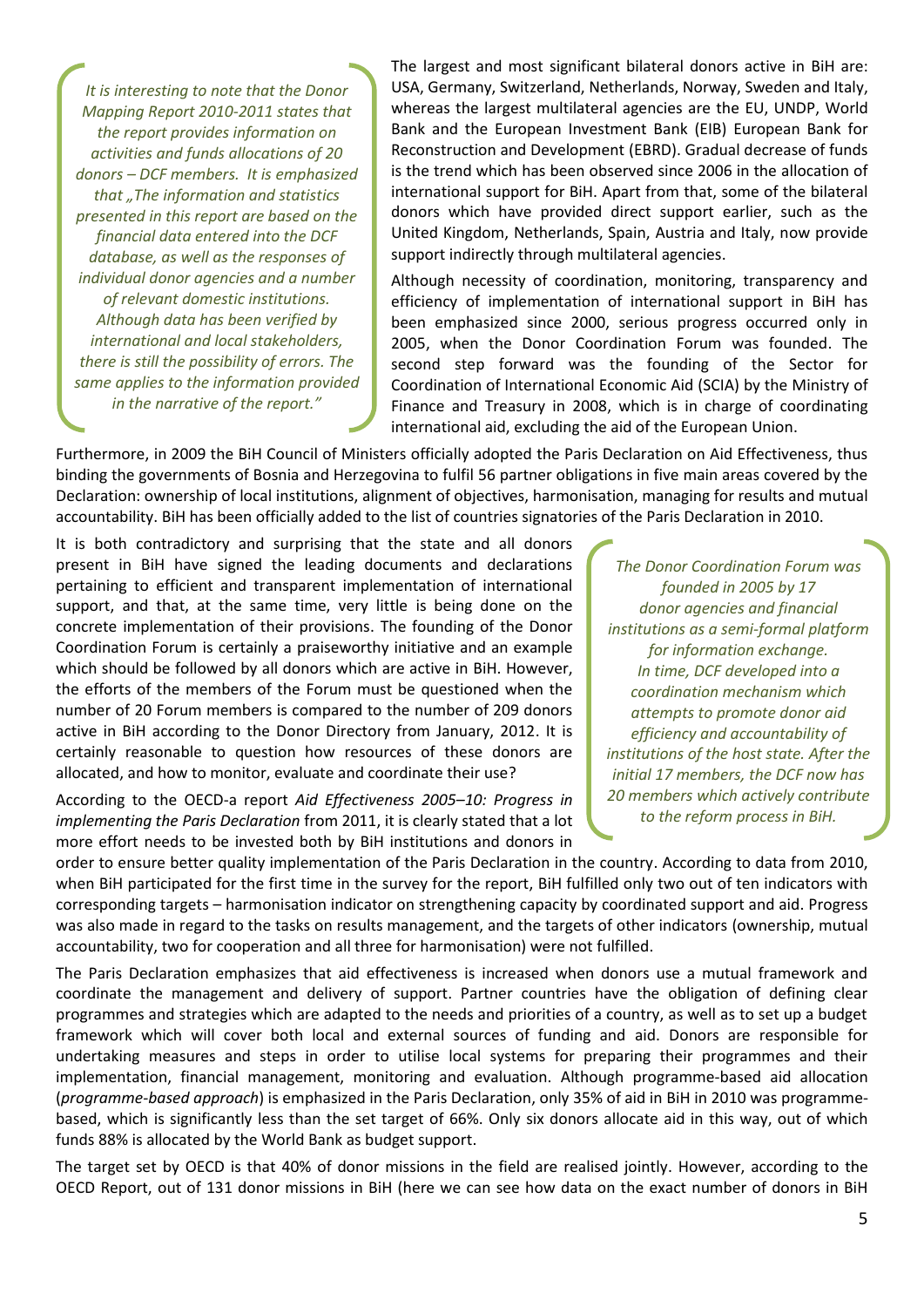vary) only 10% was coordinated. No donors coordinate more than 50% of their missions, while the majority stays far below this percentage. The UN has implemented the largest number of missions in BiH (59), out of which only 10 (17%) were coordinated with other donors, whereas institutions of the European Union coordinated the largest part of their missions - 50%.

Furthermore, both donors and partner countries are obligated to manage their funds in accordance with welldefined expected results, as well as to measure their progress and use information on achieved results in order to improve decision-making and enhance their effects. The global goal of the Paris Declaration was to reduce the number of countries without a transparent monitoring and evaluation framework by one third by 2010. The score given to BiH in 2010 by the World Bank for result-oriented framework was C (same as in 2007). At the state level there is still no monitoring and evaluation system so they are performed *ad hoc*, often solely by those institutions in charge of the subsequent audit.

It is noteworthy that only 7 respondents out of the potential 20 responded, in writing or orally, to our requests for interviews or questionnaires developed for this analysis, focusing precisely on the methods of allocating international support, monitoring its implementation and results estimates. Accordingly, the response rate is low (only 35%, despite many interventions and repeated requests for response or any information). Without a doubt, this points to the containment of foreign donors and the absence of elementary transparency. Apart from that, representatives of donor agencies which did responds emphasized some important issues and shared the practices and modalities of funds allocation which should definitely become a model for the rest of the donor community in BiH.

First and foremost, they emphasized the ways of publishing calls for proposals: on the internet, as well as daily or weekly newspapers, mailing lists, CSO networks and partner institutions, which ensures that all interested in applying are informed about funding opportunities in a timely manner. All calls must be accompanied by clear, detailed and accessible project documentation and guidelines, apart from which there must also be the possibility of asking additional questions or requesting clarifications on the conditions and requirements whether orally or in writing or by organising informative sessions. Evaluation commissions should include representatives of donors, external experts, representatives of local governments and of civil society. Commissions' members must report every potential conflict of interests and sign a report on impartiality. Evaluation commissions perform the first selection and, in fact, propose projects for funding on which the final decision is reached by a higher management or steering committee. Results of the selection process,

*Contrary to donor funds, whose amounts and flows are extremely difficult to follow, there are precise and updated information on funds allocation of the government sector to the NGO sector. According to the survey by the Social Inclusion Foundation in BiH and CSPC, BiH government allocated a total of 100,006,470.48 BAM in 2012 for NGO activities, which can be followed by levels of government and sector to which funds were allocated. It is important to note that the response rate of government institutions for the survey is 98% (SIF in BiH/CSPC 2013).*

with names of organisations, project titles and exact numbers of points should be published and made accessible to all applicants, in order for them to have insight into process results. Those organisations whose projects were not selected should be delivered detailed and well-substantiated explanations of the reasons due to which their projects were not selected and referred to the shortcomings of their project applications, thus strengthening organisations' capacities and ensuring that they will not repeat the same or similar mistakes in future project applications. There must also be grievance mechanisms which demand detailed and substantiated replies and, if needed, meetings with the applicants in which all necessary explanations will be provided. Complaints should not be perceived as negative, but as a means for donors to improve their application procedures while, simultaneously, working on strengthening organisations'' capacities.

Emphasis was also placed on methods of controlling and evaluating project implementation and results, as well as field visits to organisations implementing projects and the end beneficiaries. All respondents stressed that, apart from reviewing financial and narrative reports, the presence of donors in the field is of utmost importance and it ensures direct insight into implementation of activities and provides additional support and guidelines for work. Field presence does not only include controlling project activities, but also participation in different public events and media events realised within the project, in which donor participation is important for the promotion of both the project and the organisation. All information on supported projects, implementers, allocated funds and results have to be public and accessible, primarily on the donor web pages of the donor and project implementer. The completion of the project cycle should be accompanied with a brochure of good practices in order to familiarize the community with the implemented projects and results and to create a basis for the continuation or enhancement of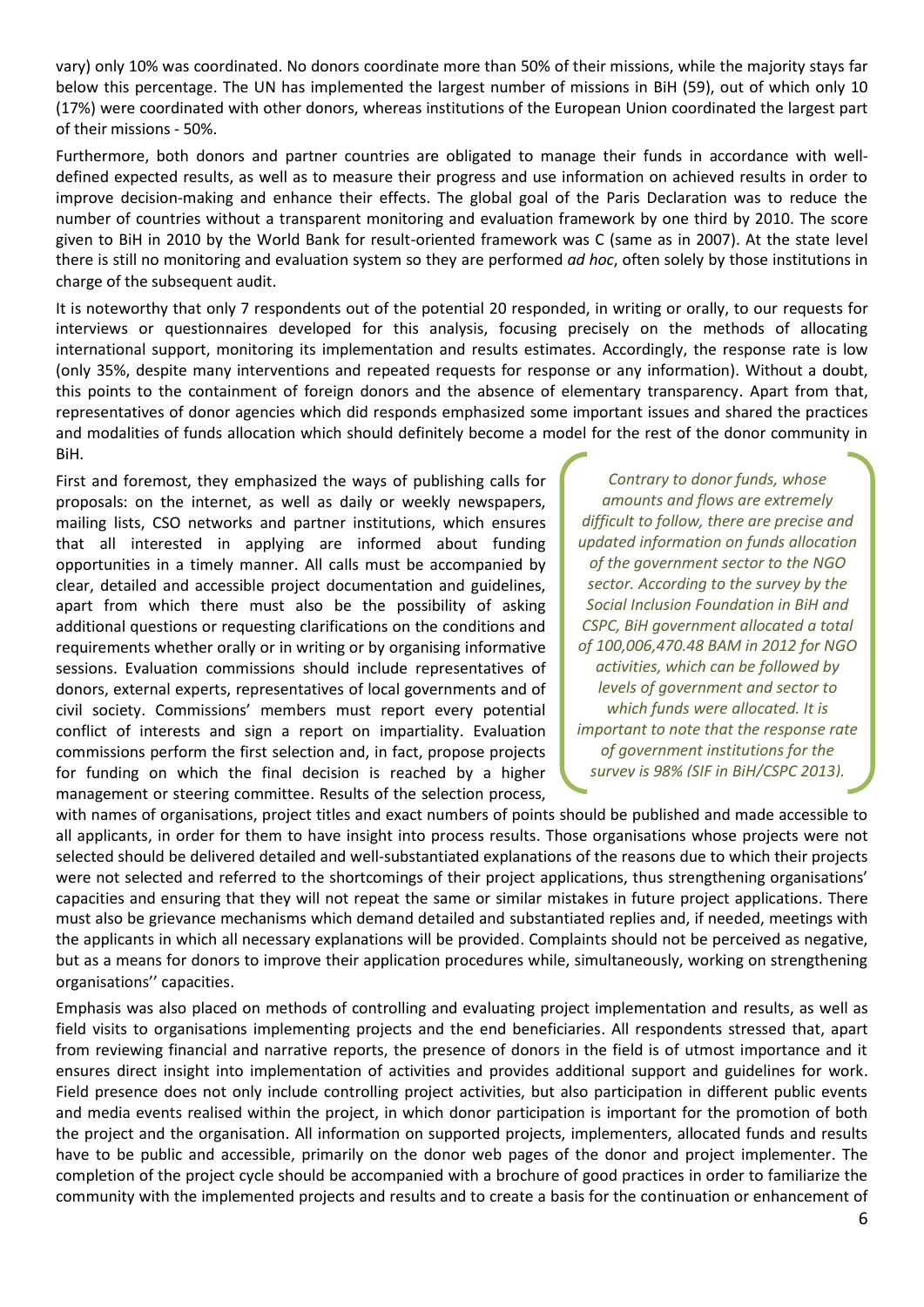project activities. **The above stated should be understood as the donors' opinions on what should be done, not as a description of their regular practices.**

This type of transparent work, monitoring and evaluation should definitely become the practice of the entire donor community in Bosnia and Herzegovina and, along with coordination and mutual harmonisation of donor missions, it is crucial for ensuring effective use of donor support and realisation of long-term, concrete, visible results.

### **What next?**

Considering the general socio-economic situation in Bosnia and Herzegovina, which is deteriorating with every day, accompanied by constant political disagreements and obstruction of reform processes and attempts to establish development programmes, it is clear that Bosnia and Herzegovina will continue to depend on international assistance and that, for its own good, it has to focus its attention primarily on transparent and efficient use of the remaining donor funds in order to achieve long-term, sustainable results and development of BiH. In order to achieve this goal, complete inclusion, accountability and coordination of three key stakeholders in this process is necessary: representatives of governments and local institutions, civil society organisations or non-governmental organisations as the largest segment of the civil society in BiH, and the donor community. Consequently, our recommendations for measures and steps focused on enhancing donor transparency and effectiveness are divided into:

# **1. Recommendations for non-governmental organisations**

- **Establishing registries of non-governmental organisations** the first step towards changing and improving the current allocation of donor funds is the introduction of a public and electronically accessible NGO registry in BiH, which will cover all NGOs in BiH and provide information on the date and place of an NGO's founding, level of registration, implemented projects and donors who supported them, as well as annual programme and financial reports. The project portfolio is one of the most important parts of the NGO registry, because it provides donors with a clear insight into the areas in which an organisation implemented projects and achieved results;
- **Transparency of non-governmental organisations** non-governmental organisations themselves have to promote transparency in their work and in the use of donor funds. All NGOs have to be registered, have offices and employees, regularly fulfil their obligations towards the state and their employees, have a functional and democratically elected management structure (management board, assembly), and publish narrative reports on their activities and results;
- **To work on ensuring sustainability, self-sustainability and continuity of their actions** decreasing amounts of international aid allocated to BiH and their re-allocation to other areas represent a great problem and threat to the NGO sector, but also on the donor community which is experiencing increasing pressure to allocate support and funds. One part of the solution for this issue is in the hands of NGOs which must turn to local sources of funding, especially considering the fact that funds allocated by state institutions for activities of the NGO sector by far surpass foreign donations. NGOs also have to work on the diversification of donors and turn to those donors who are less present in the country, or not at all. Donor diversification also means turning to the private sector and utilising the potentials of public-private-civil partnership. Corporate and individual philanthropy in BiH is highly rare and needs to be developed because it represents one of the most common ways of fundraising in developed countries. Creativity and innovations of project ideas and their justification are the primary criteria for ensuring support for NGO work. Another fundraising option for the continuation of work in NGO sector can also be opened by founding individual profit-making subjects, which will be market-oriented and direct part of their profits for the work of the founding NGO.

### **2. Recommendations for the donor community**

- **Create a donor registry** it is necessary to create an on-line registry of donors active in BiH, with precise, updated and timely information on annual and multi-annual planned budgets, areas and issues on which the donor mission plans to focus on in the future period, timely announcements of calls for proposals, as well as all projects each donor supported and allocated funds in order to prevent the same or similar initiatives to be funded several times from different sources, unless it is a case of matching funds;
- **Improve and expand the work of the Donor Coordination Forum** The Donor Coordination Forum must include all donors active in BiH, which will regularly and actively participate in its work and deliver all relevant information on their missions, activities and plans in order to ensure coordination and harmonisation of their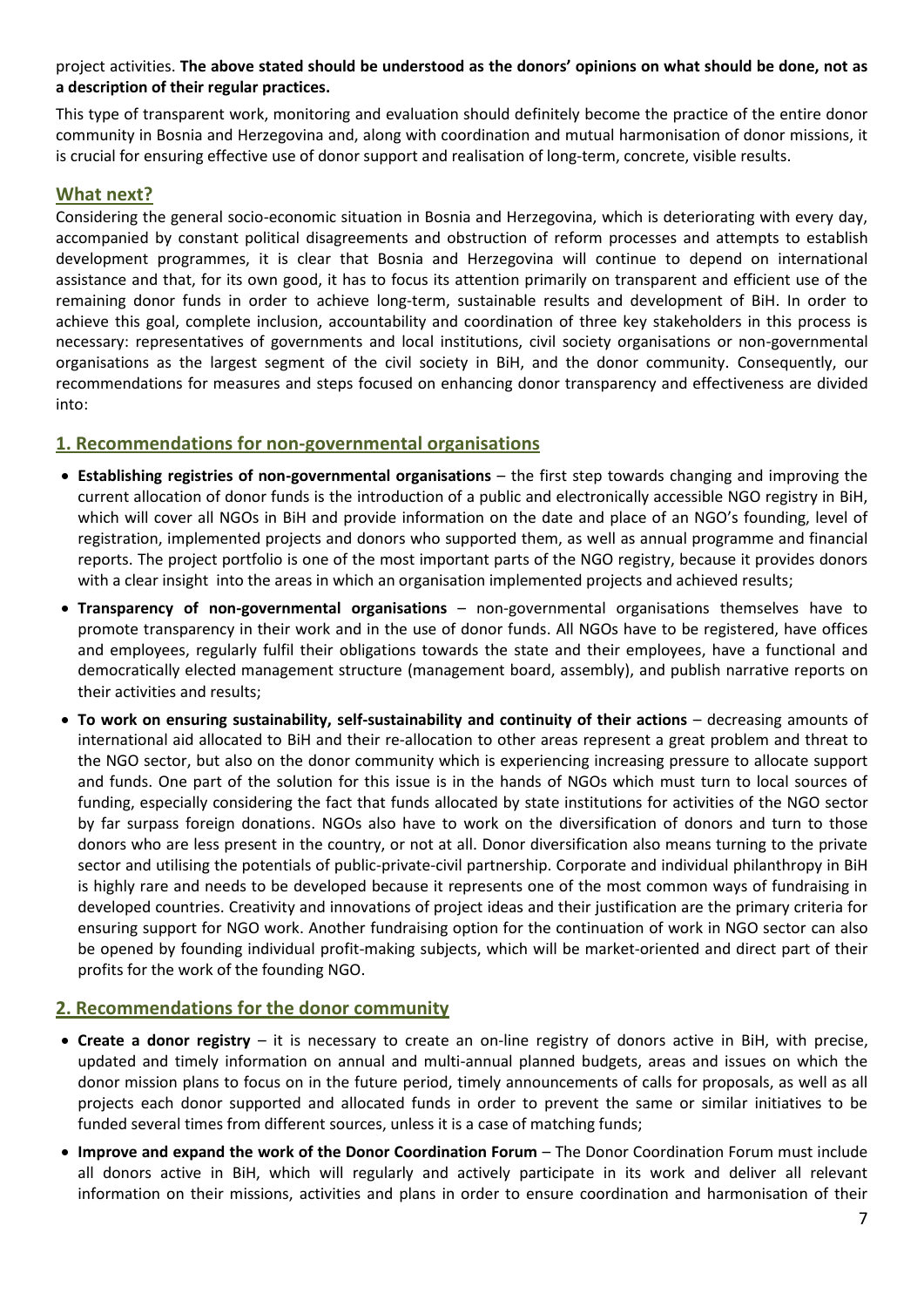activities. The DCF must form an additional coordination body or executive board to coordinate the work of the Forum, collect, distribute and public all relevant information to both members of the DCF as well as to other interested parties. Apart from donor agencies, representatives of local institutions and civil society organisations should also be forum members as most important partners and direct beneficiaries of international support, who can provide the best advice regarding the needs and issues on which donors should focus and which need to be resolved by good targeting of donor support;

- **Publish information regularly and transparently** in order to achieve full transparency, donor organisations must publish a lot more information in a timely manner, so that they can be accessible and comparable. All information which should be accessible in accordance with the Law on access to information should be broadly publicized. A database with on-line public access to all information which do not fall under the regulation on the exemption on publishing information should be established;
- **Respect the right to request information and provide information**  organisations and agencies must guarantee that everyone has the right to access information both by proactive publishing and by establishing mechanisms by which everyone can request and be provided with information. Everyone's right to request information without the need to justify their request must be respected, keeping in mind that information delivery procedures have to be regular and free of charge;
- **Publish complete and detailed information**  ensure that information is published in detail and that there is a summary for every category of information, if possible; provide links for other relevant information available online, in other databases and on other web pages;
- **Proactive publishing of information –** international organisations and public institutions allocating funds should proactively publish information on funds allocation and other activities. It is necessary to develop a system of collecting and timely publishing of information on: policies and procedures of funds allocation, allocation strategies, flows of support (including financial flows, operative and administrative expenses), criteria for receiving support along with procurement procedures including the conditions for contractors and subcontractors, integrity procedures, efficiency estimates and possibilities of public participation;
- **Prevent and suppress corruption** in order to protect themselves from corruption and bad practices and work on their suppression, donors must have powerful mechanisms and comprehensive control, monitor the effect that they have, publish information on the number of complaints and corruption reports which they receive, as well as on the outcomes of investigations conducted in that regard. Adequate mechanisms need to be established for filing complaints for members of the public and for internal "whistleblowers" in order for them to divert attention to irregularities, and who will be provided with an appropriate level of anonymity and other necessary forms of protection.

### **3. Recommendations for government institutions**

- **Enhance control and monitoring of the influx and implementation of donor funds** government institutions should be far more engaged in issues of control and monitoring of international donations. After donor agencies themselves, the state is the most important stakeholder which must control money flows and implementation. This is very important because a large portion of money from donor support is focused on projects for which state institutions are responsible and because an increasing share of donor funds is matched by state funds in the implementation of various projects, so the state's role and active participation in this process is indispensible. As mentioned earlier, representatives of local institutions must become part of the Donor Coordination Forum membership where, apart from an advisory role, they will also provide information on government allocations for projects implementation by specific areas in order to find the best modalities of funds matching and maximising the end results.
- There are 3 laws being processed by the Parliamentary Assembly of BiH: Law on Associations, on Foundations and Endowments. In order to introduce the necessary financial control over the work NGOs, it is necessary to **include**  an article into the Law on Associations and Law on Foundations which will state: "Supervision over the financial management of associations (foundations in the Law on Foundations) is realised by the Audit Office of the Institutions of BiH and other institutions in charge". Apart from that, it is important to maintain articles of both laws which prescribe inspection supervision over the work of associations and foundations in the application of laws and regulations implemented by the Ministry through administrative inspections. Changes in entity laws have to be made identically and with the same goal.